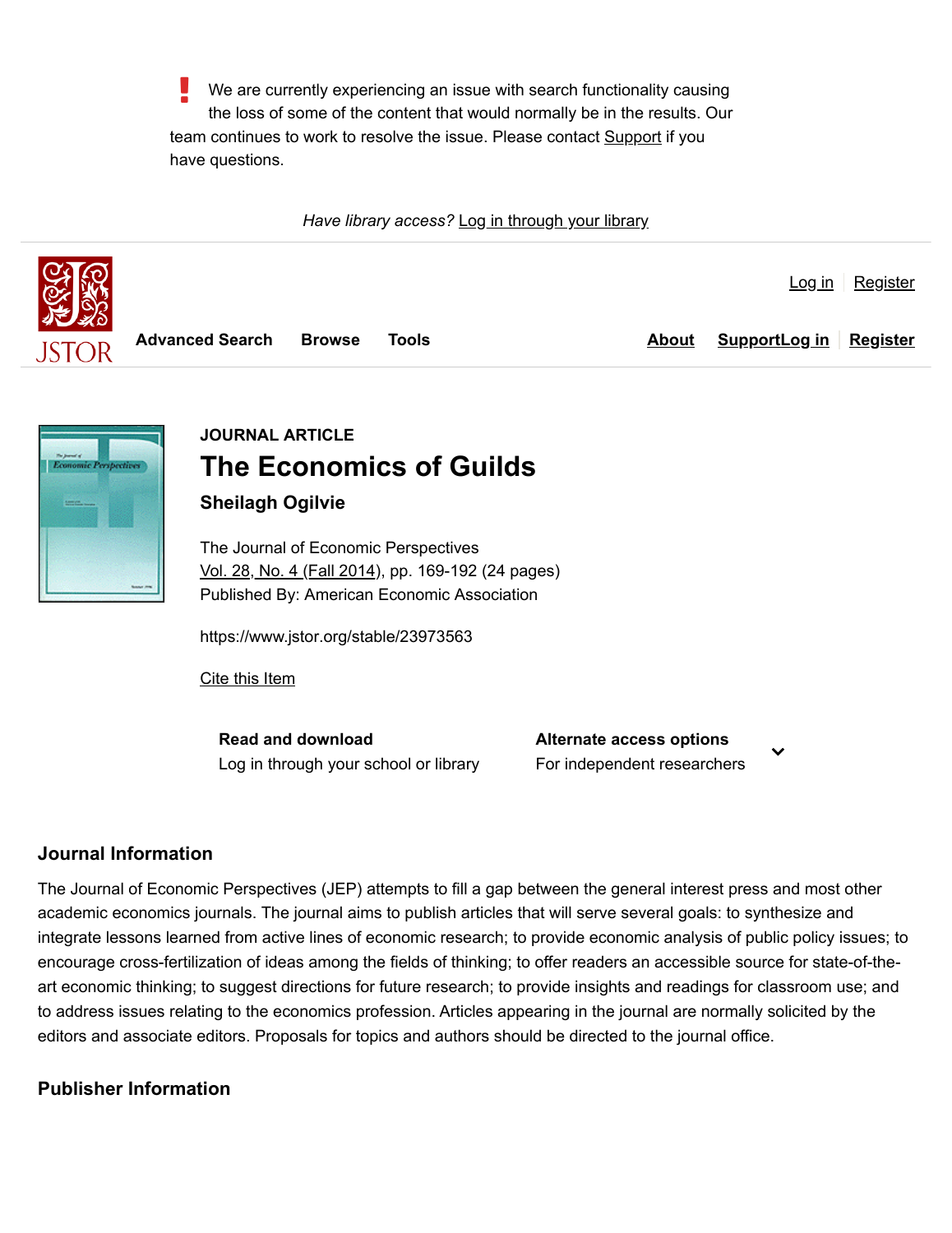Once composed primarily of college and university professors in economics, the American Economic Association (AEA) now attracts 20,000+ members from academe, business, government, and consulting groups within diverse disciplines from multi-cultural backgrounds. All are professionals or graduate-level students dedicated to economics research and teaching.

## **Rights & Usage**

#### **This item is part of JSTOR collection**

For terms and use, please refer to our [Terms and Conditions](https://about.jstor.org/terms/#whats-in-jstor)  The Journal of Economic Perspectives © 2014 [American Economic Association](https://www.jstor.org/publisher/aea) [Request Permissions](https://www.copyright.com/openurl.do?sid=pd_ITHAKA&servicename=all&WT.mc_id=tpd_ITHAKA19334192&issn=08953309&date=2014)

Journal of Economic Perspectives-Volume 28, Number 4-Fall 2014-Pages 169-192

#### **The Economics of Guilds**

Sheilagh Ogilvie

ccupational guilds have been observed for thousands of years in many economies: ancient Egypt, Greece, and Rome; medieval and early modern India, Japan, Persia, Byzantium, and Europe; and nineteenth-century China, Latin America, and the Ottoman Empire.<sup>1</sup> Guilds were most prevalent in manufacturing. Almost all urban craftsmen were guilded and, in parts of central and southern Europe, many rural artisans as well. But the service sector also had many guilds. Nearly all premodern economies had guilds of merchants and retailers, and some also had guilds of painters, musicians, physicians, prostitutes, or chimneysweeps. Guilds were rarest in primary production, but some places had guilds of farmers, gardeners, wine-growers, shepherds, miners, or fishermen.<br>Although guilds have existed for millennia in economies across the world, the

analysis of guilds as economic institutions is largely based on Europe between about  $1000$  and about  $1800.$  This is partly because empirical findings on guilds are richest there, and partly because guilds showed interesting variation across Europe, gradually weakening after 1500 in some societies but surviving long past 1800 in others. Most significantly, Europe is where sustained economic growth first arose, raising

 $^1$  Broadly speaking, a guild is an association formed by people who share certain characteristics and wish to pursue mutual purposes. Historically, guilds have also included religious fraternities for common worship and

■ Sheilagh Ogilvie is Professor of Economic History, Faculty of Economics, University of Cambridge, Cambridge, United Kingdom. Her email address is sco2@econ.cam.ac.uk. doi=10.1257/jep.28.4.169 http://dx.doi.org/10.1257/jep.28.4.169

# **View Preview**